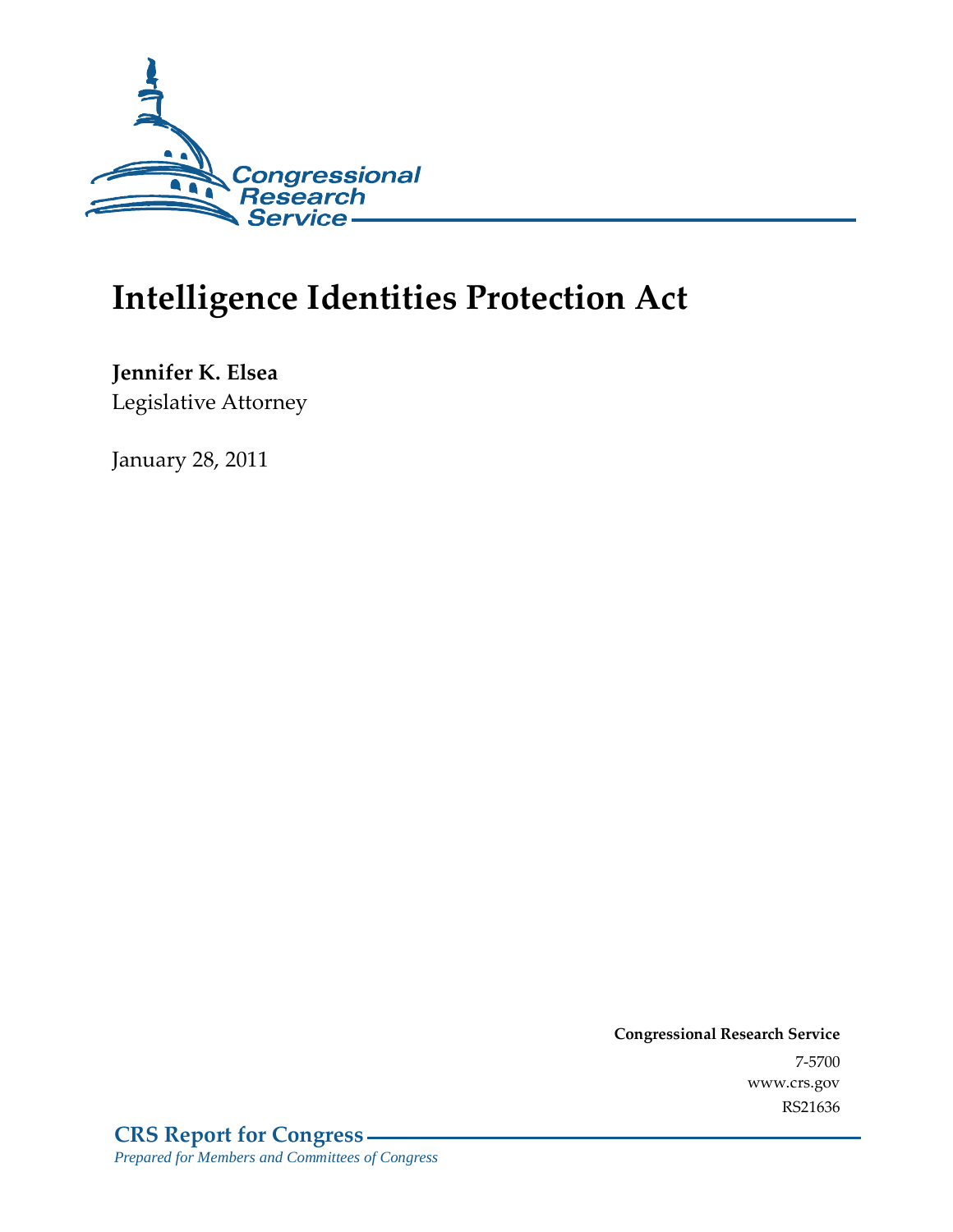## **Summary**

Concern that government documents obtained by WikiLeaks and disclosed to several newspapers could reveal the identities of United States intelligence agents or informants has focused attention on whether the disclosure or publication of such information could give rise to criminal liability. This report summarizes the Intelligence Identities Protection Act, P.L. 97-200, enacted by Congress in 1982 to address the unauthorized disclosure of information that exposes covert U.S. intelligence agents. The act, as amended, is codified at 50 U.S.C. §§ 421-426, and provides criminal penalties in certain circumstances for intentional, unauthorized disclosure of information identifying a covert agent, where those making such a disclosure know that the information disclosed identifies the covert agent as such and that the United States is taking affirmative measures to conceal the covert agent's foreign intelligence relationship to the United States. The act prescribes punishments for disclosing the identities of covert agents with increasing severity according to the level of access to classified information the offender exploited. Offenders without authorized access to classified information are subject to punishment only if they participated in a pattern of activity designed to discover and reveal the identities of covert agents and have reason to believe that such disclosure will harm U.S. intelligence operations.

The act also provides exceptions and defenses to prosecution, makes provision for extraterritorial application for offenders who are U.S. citizens or permanent resident aliens, includes reporting requirements to Congress, and sets forth definitions of the terms used in the act. There do not appear to be any published cases involving prosecutions under this act, despite some high-profile incidents involving the exposure of U.S. intelligence agents. Although some officials have expressed concern that the WikiLeaks disclosures could endanger the lives of persons who provided information to assist U.S. forces in Iraq or Afghanistan or to embassy officials, the narrowness of the statute makes it an unlikely vehicle for prosecuting anyone responsible for publishing those names.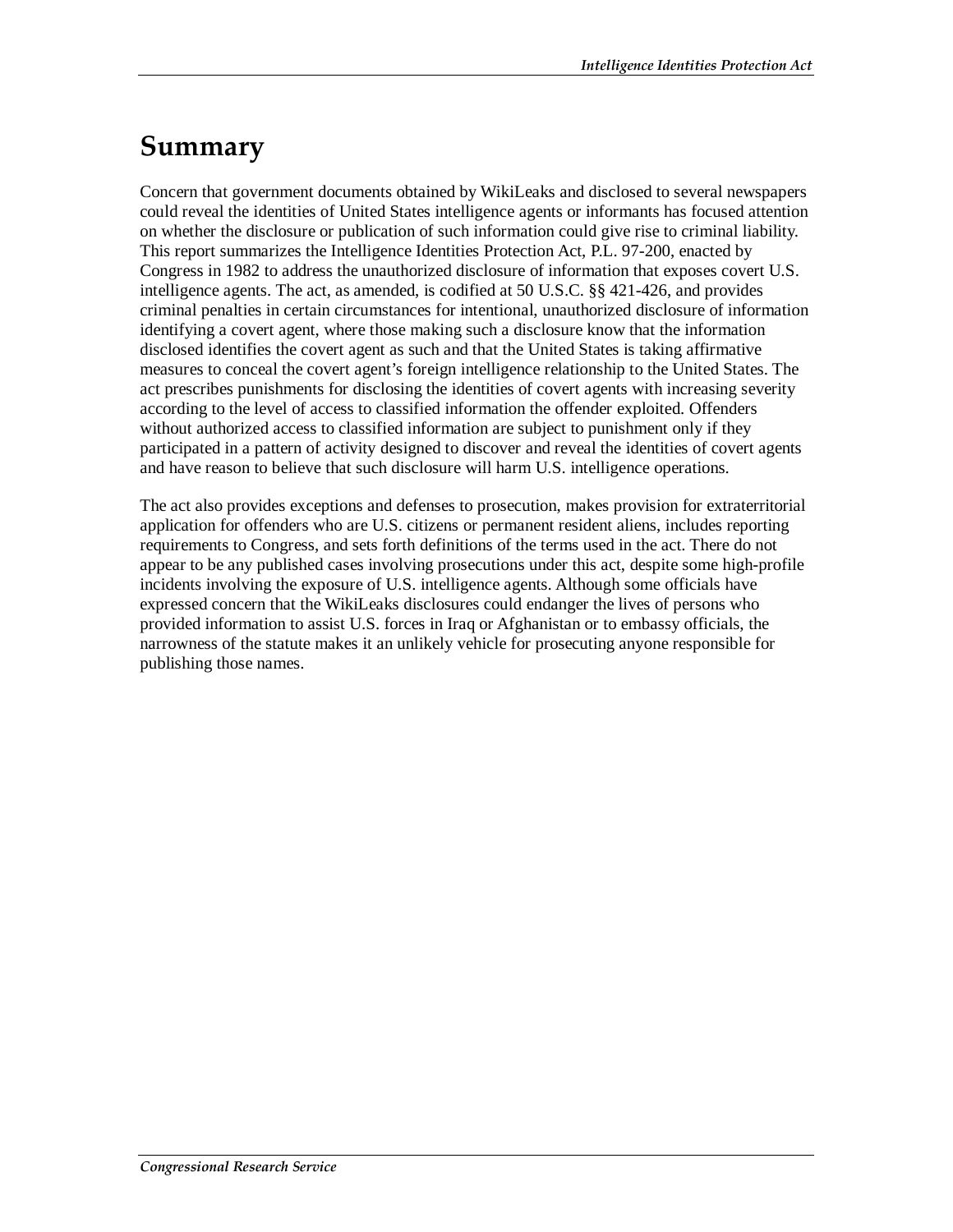## Contents

### Contacts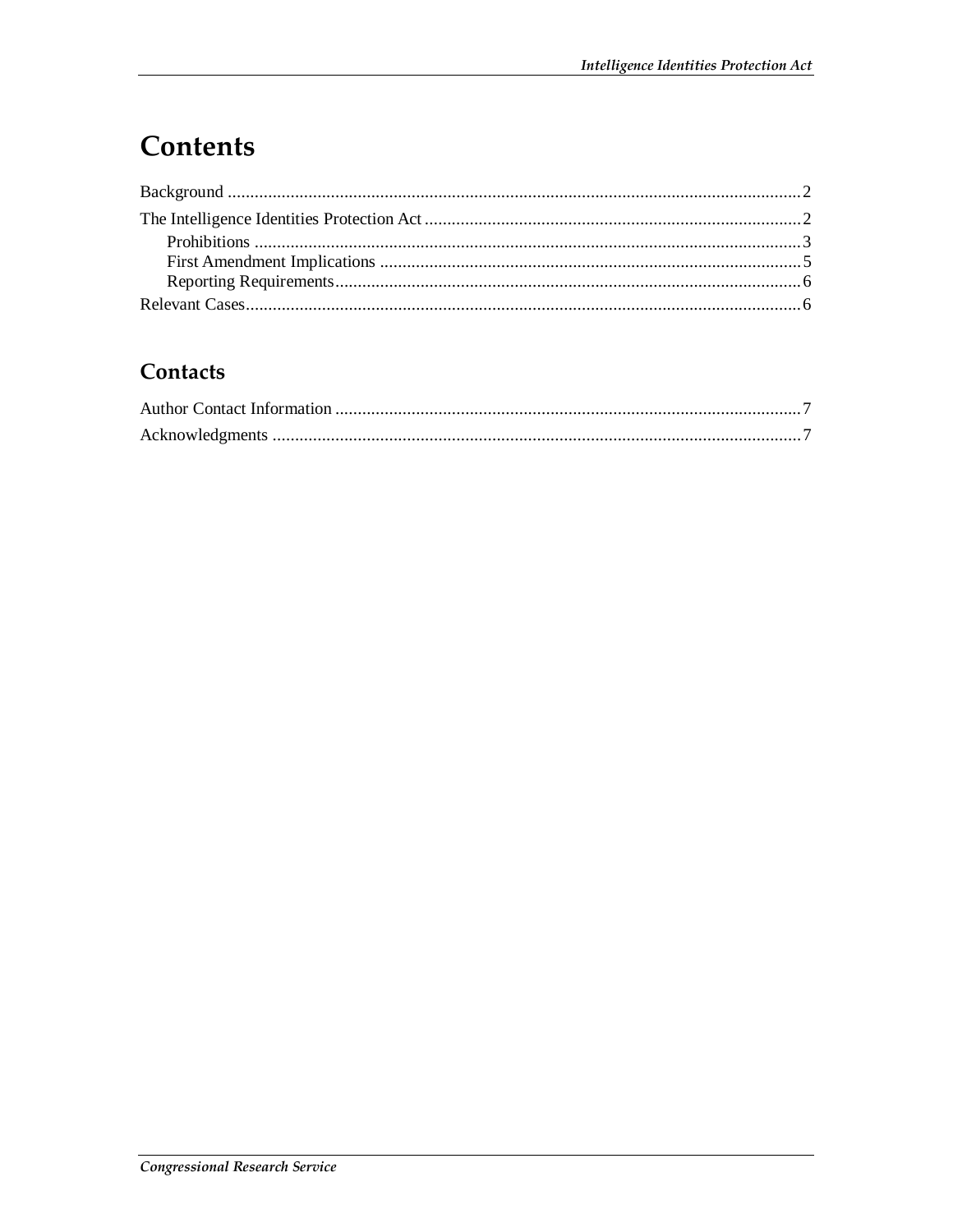oncern that government documents obtained by WikiLeaks and disclosed to several newspapers could reveal the identities of United States intelligence agents or informants has focused attention on whether the disclosure or publication of such information could The concern that government documents obtained by WikiLeaks and disclosed to several<br>newspapers could reveal the identities of United States intelligence agents or informants<br>has focused attention on whether the disclosure Identities Protection Act, P.L. 97-200, enacted by Congress in 1982 to address the unauthorized disclosure of information that identifies U.S. intelligence agents. The act, as amended, is codified at 50 U.S.C. §§ 421-426, and provides criminal penalties in certain circumstances for intentional, unauthorized disclosure of information identifying a "covert agent" by a person who knows that the information identifies a covert agent as such and that the United States is taking affirmative measures to conceal the covert agent's foreign intelligence relationship to the United States.

The act also provides exceptions and defenses to prosecution, makes provision for extraterritorial application of the law if the offender is a U.S. citizen or permanent resident alien, includes reporting requirements to Congress, and sets forth definitions of the terms used in the act. There do not appear to be any published cases involving prosecutions under this act, despite some highprofile incidents involving the exposure of U.S. intelligence agents. Although some officials have expressed concern that the WikiLeaks disclosures could endanger the lives of persons who provided information to assist U.S. forces in Iraq or Afghanistan or to embassy officials,<sup>1</sup> the narrowness of the statute seemingly makes it an unlikely vehicle for prosecuting anyone responsible for publishing those names. CRS is not aware of any information to suggest that the WikiLeaks disclosures or publication of leaked information by newspapers has resulted in the exposure of any covert agents as defined by this statute.<sup>2</sup>

<sup>&</sup>lt;sup>1</sup> With respect to the Afghan documents, see Admiral Michael Mullen, Chairman of the Joint Chiefs of Staff, on Meet *the Press*, August 1, 2010, transcript available at http://www.msnbc.msn.com/id/38487969/ns/meet\_the\_presstranscripts/; Elisabeth Bumiller, *Gates Found Cost of Leaks Was Limited*, NY TIMES, October 17, 2010 (quoting letter from Defense Secretary Robert M. Gates to Senator Levin from Secretary Gates stating that the release of Afghan informants' names could have "potentially dramatic and grievously harmful consequences"). The documents relating to the Iraq war have reportedly been redacted to withhold the names of informants. *See* Anna Mulrine, *Wikileaks Iraq Documents not as Damaging as Pentagon Feared—Yet*, CHRISTIAN SCIENCE MONITOR, October 25, 2010. After the release of classified State Department cables began in November 2010, State Department officials likewise predicted that lives would be jeopardized. Tony Capaccio, *Pentagon Alerts House, Senate Panels to New Classified WikiLeaks Release*, BLOOMBERG, November 24, 2010, http://www.bloomberg.com/news/2010-11-24/pentagon-warns-housesenate-defense-panels-of-more-wikileaks-documents.html (quoting Assistant Secretary for Legislative Affairs Elizabeth King). Secretary of State Clinton explained that:

Relations between governments aren't the only concern created by the publication of this material. U.S. diplomats meet with local human rights workers, journalists, religious leaders, and others outside of governments who offer their own candid insights. These conversations also depend on trust and confidence. For example, if an anti-corruption activist shares information about official misconduct, or a social worker passes along documentation of sexual violence, revealing that person's identity could have serious repercussions: imprisonment, torture, even death.

Remarks to the Press on the Release of Confidential Documents, November 29, 2010, *available at* http://www.state.gov/secretary/rm/2010/11/152078.htm. Although the cables are reportedly being released in redacted form to protect identities as deemed necessary by the newspapers, the State Department has begun warning human rights activists, foreign government officials and businesspeople who are identified in the diplomatic cables that they may be at risk. *See* Mark Landler and Scott Shane, *U.S. Sends Warning to People Named in Cable Leaks*, N.Y. TIMES, Jan. 6, 2011.

<sup>&</sup>lt;sup>2</sup> For background related to the WikiLeaks disclosures and information about other criminal prohibitions that may be implicated, see CRS Report RL33502, *Protection of National Security Information*, by Jennifer K. Elsea.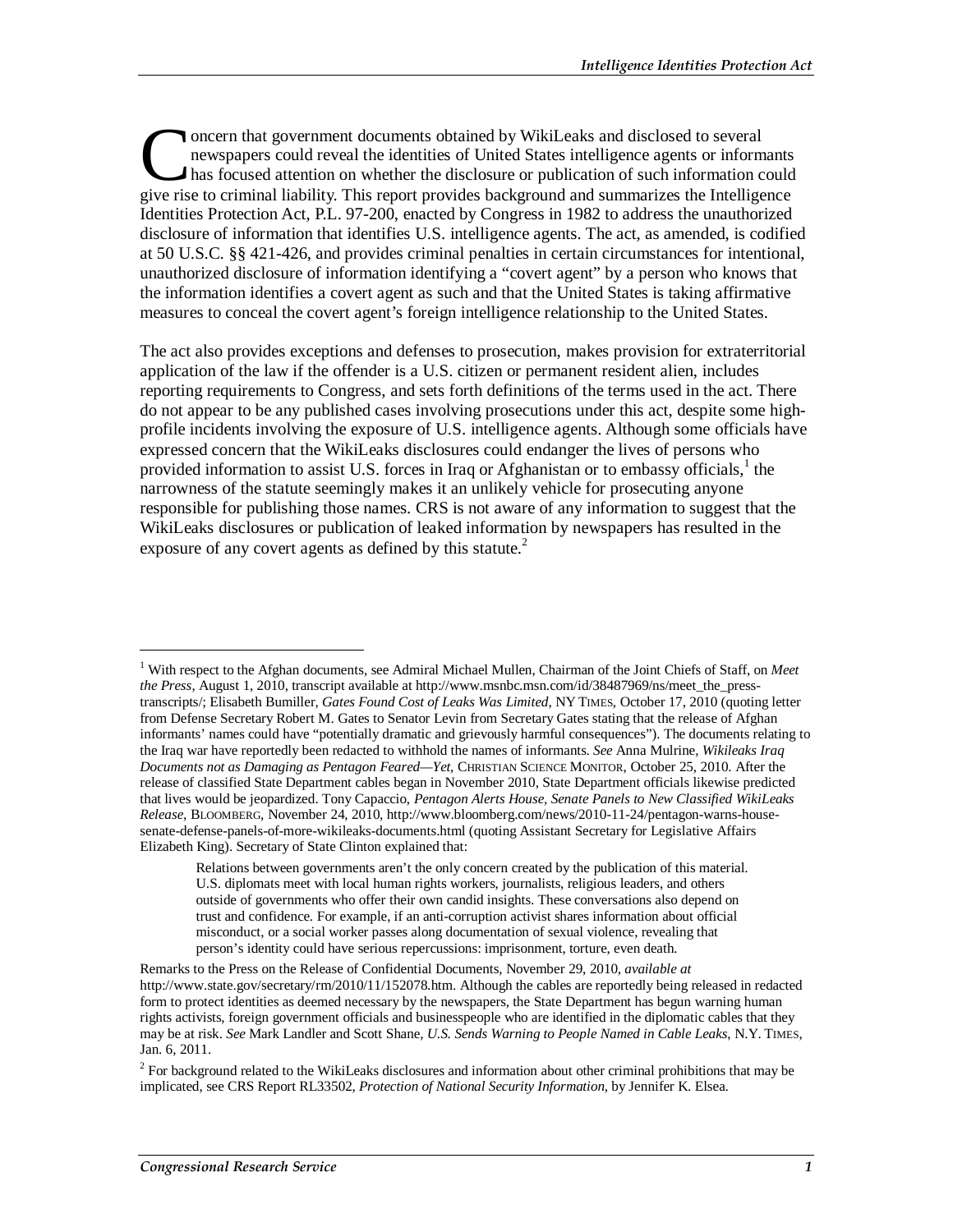## **Background**

The Intelligence Identities Protection Act was enacted into law as an amendment to the National Security Act of 1947 in response to concerns of members of the House and Senate Intelligence Committees and others in Congress "about the systematic effort by a small group of Americans, including some former intelligence agency employees, to disclose the names of covert intelligence agents."<sup>3</sup> The Senate Judiciary Committee's report also discussed the efforts of Philip Agee, Lewis Wolf, and others to identify and disclose U.S. intelligence officers as part of "a systematic effort to destroy the ability of [U.S.] intelligence agencies to operate clandestinely," and their apparent repercussions.<sup>4</sup> Such disclosures preceded and may have contributed to circumstances resulting in the death or attempted assassination of some Central Intelligence Agency (CIA) officers, expulsion of others from a foreign country following charges of spying, and impairment of relations with foreign intelligence sources. Two of Agee's books revealed over 1,000 names of alleged CIA officers. Wolf was co-editor of the "Covert Action Information Bulletin," a publication which contained a section entitled "Naming Names." Wolf claimed to have revealed the names of over 2,000 CIA officers. He also provided addresses, phone numbers, license tag numbers, and colors of the automobiles of some alleged intelligence agents.<sup>5</sup> These disclosures set the stage for the consideration and passage of the Intelligence Identities Protection Act.

## **The Intelligence Identities Protection Act**

The Intelligence Identities Protection Act provides criminal penalties for the intentional, unauthorized disclosure of information identifying a covert agent with knowledge that the information identifies a covert agent as such and that the United States is taking affirmative measures to conceal the covert agent's foreign intelligence relationship to the United States. Covert agents include officers and employees of a U.S. intelligence agency<sup>6</sup> (including military officers assigned to an intelligence agency) whose identities as such are classified and who are serving (or have served within the last five years) outside the United States; as well as a U.S. citizen residing abroad or a foreign national who acts as an informant, $^7$  agent, or source to an intelligence agency, and whose relationship with the U.S. government is classified. The act prescribes punishments for disclosing the identities of covert agents with increasing severity

<sup>3</sup> S.Rept. 97-201, at 1, *reprinted in* 1982 U.S.C.C.A.N*.* 145. In this report, the Senate Judiciary Committee reviewed the legislative history of S. 391 and the companion bill, H.R. 4, and their predecessors beginning with proposals in the  $94<sup>th</sup>$ and  $95<sup>th</sup>$  Congresses. The Congress passed H.R. 4, in lieu of the Senate bill, after amending the House bill to encompass much of the language of the Senate bill.

<sup>4</sup> S.Rept. 97-201, at 1-7, *reprinted in* 1982 U.S.C.C.A.N. at 145-51. S.Rept. 97-201, 7-10, *reprinted in* 1982 U.S.C.C.A.N*.* at 151-54. *See also*, *H.R. 4, The Intelligence Identities Protection Act: Hearings before the Subcomm. on Legislation of the House Permanent Select Comm. on Intelligence*, 97th Cong., 1st Sess. (1981); *Intelligence Identities Protection Act of 1981—S. 391: Hearing before the Subcomm. on Security and Terrorism of the Senate Comm. on the Judiciary*, 97<sup>th</sup> Cong., 1<sup>st</sup> Sess. (1981).

S.Rept. 97-201, at 7-10, *reprinted in* 1982 U.S.C.C.A.N. at 151-54.

<sup>&</sup>lt;sup>6</sup> "Intelligence agency" is defined to mean "the Central Intelligence Agency, a foreign intelligence component of the Department of Defense, or the foreign counterintelligence or foreign counterterrorism components of the Federal Bureau of Investigation." 50 U.S.C.§ 426(5).

<sup>&</sup>lt;sup>7</sup> "Informant" is defined to mean "any individual who furnishes information to an intelligence agency in the course of a confidential relationship protecting the identity of such individual from public disclosure." 50 U.S.C. § 426(6).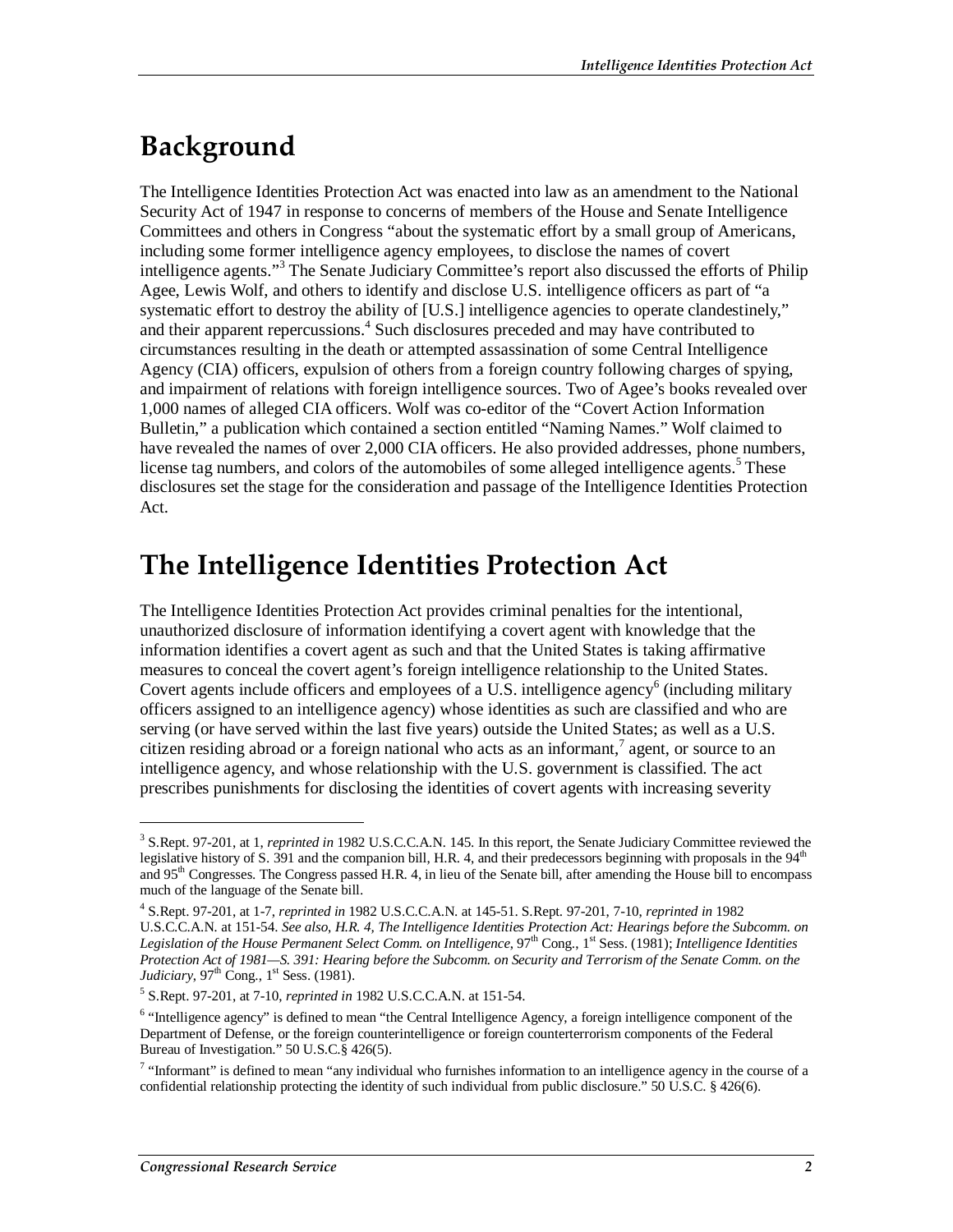according to the level of access to classified information the offender exploited. Offenders without authorized access to classified information are subject to punishment only if they participated in a pattern of activity designed to discover and reveal the identities of covert agents and have reason to believe that such disclosure will harm U.S. intelligence operations.

## **Prohibitions**

The criminal provisions of the act are contained in 50 U.S.C. § 421, which defines three offenses according to the offender's means of acquiring the information at issue:

#### **§ 421. Protection of identities of certain United States undercover intelligence officers, agents, informants, and sources.**

(a) Disclosure of information by persons having or having had access to classified information that identifies covert agent

Whoever, having or having had authorized access to classified information that identifies a covert agent, intentionally discloses any information identifying such covert agent to any individual not authorized to receive classified information, knowing that the information disclosed so identifies such covert agent and that the United States is taking affirmative measures to conceal such covert agent's intelligence relationship to the United States, shall be fined under Title 18 or imprisoned not more than ten years, or both.

(b) Disclosure of information by persons who learn identify of covert agents as result of having access to classified information

Whoever, as a result of having authorized access to classified information, learns the identity of a covert agent and intentionally discloses any information identifying such covert agent to any individual not authorized to receive classified information, knowing that the information disclosed so identifies such covert agent and that the United States is taking affirmative measures to conceal such covert agent's intelligence relationship to the United States, shall be fined under Title 18 or imprisoned not more than five years , or both.

(c) Disclosure of information by persons in course of pattern of activities intended to identify and expose covert agents

Whoever, in the course of a pattern of activities intended to identify and expose covert agents and with reason to believe that such activities would impair or impede the foreign intelligence activities of the United States, discloses any information that identifies an individual as a covert agent to any individual not authorized to receive classified information, knowing that the information disclosed so identifies such individual and that the United States is taking affirmative measures to conceal such individual's classified intelligence relationship to the United States, shall be fined under Title 18 or imprisoned not more than three years, or both.

Each of these offenses is a felony. The applicable maximum fine is \$250,000, unless any pecuniary gain or loss resulted from the offense, in which case the fine may be set at twice the amount of loss or gain.<sup>8</sup> A sentence under  $\S$  421 is to be served consecutively with respect to any other prison sentence.

<sup>8</sup> 18 U.S.C. § 3571.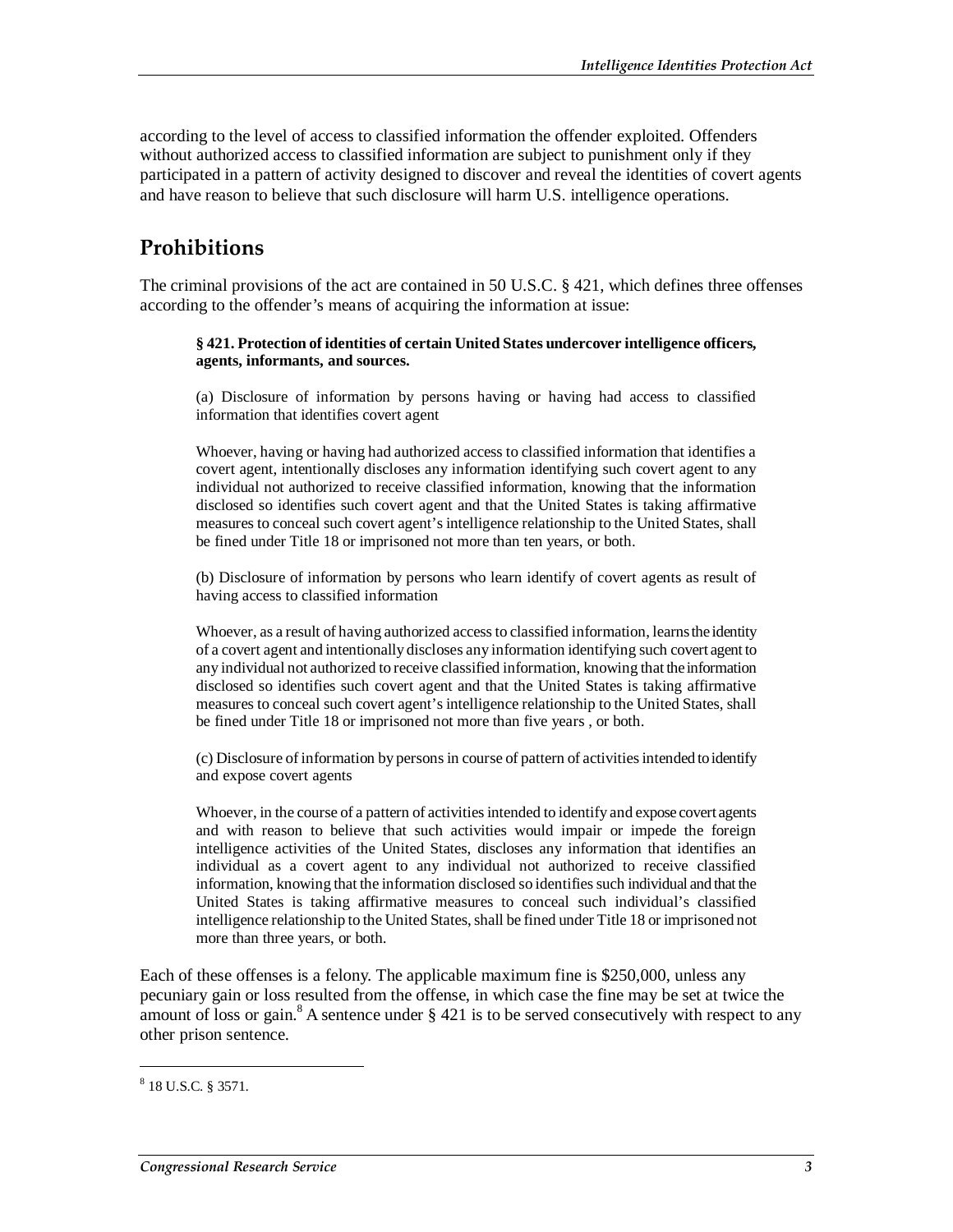The offenses set forth in 50 U.S.C.  $\S$  421 (a), (b), and (c) share some elements in common: (1) intentional disclosure<sup>9</sup> of the identity of a covert agent<sup>10</sup> (2) to someone not authorized to receive classified information, (3) knowing that the information disclosed identifies that agent, and (4) knowing further that the United States is taking affirmative measures to conceal the agent's intelligence relationship with the United States.

Subsections 421(a) and (b) contemplate offenses where the perpetrator has or has had authorized access to classified information, while subsection 421(c) has no similar requirement. Subsection 421(a) applies to an offender who has or previously had access to classified information that identifies a covert agent. Subsection 421(b) applies to an offender who learns the identity of a covert agent as a result of having authorized access to classified information in general. In contrast to these provisions, subsection 421(c) does not require that the perpetrator ever had authorized access to classified information. Rather, it applies if the perpetrator discloses the identity of any covert agent (1) in the course of a pattern of activities intended to identify and expose covert agents, (2) with reason to believe that these activities would impair or impede U.S. foreign intelligence activities.<sup>11</sup> Subsection  $426(10)$  defines a "pattern of activities" as involving "a series of acts with a common purpose or objective."

Section 424 establishes extraterritorial jurisdiction for offenses committed overseas only where the offender is a U.S. citizen or a permanent resident alien.

Under 50 U.S.C. § 422, it is a defense to a prosecution under 50 U.S.C. § 421 that, prior to the commission of the offense, the United States publicly acknowledged or revealed the intelligence relationship to the United States of the covert agent involved. In addition, this provision precludes

<u>.</u>

(A) a present or retired officer or employee of an intelligence agency or a present or retired member of the armed forces assigned to duty with an intelligence agency—

(i) whose identity as such an officer, employee, or member is classified information, and

(ii) who is serving outside the United States or has within the last five years served outside the United States; or

(B) a United States citizen whose intelligence relationship to the United States is classified information, and—

(i) who resides and acts outside the United States as an agent of, or informant or source of operational assistance to, an intelligence agency, or

(ii) who is at the time of the disclosure acting as an agent of, or informant to, the foreign counterintelligence or foreign counterterrorism components of the Federal Bureau of Investigation; or

(C) an individual, other than a United States citizen, whose past or present intelligence relationship to the United States is classified information and who is a present or former agent of, or a present or former informant or source of operational assistance to, an intelligence agency.

There is an apparent redundancy in the second definition, which pertains to U.S. citizens who are not officers or employees of the United States, in that the definition of "intelligence agency" already includes the relevant components of the Federal Bureau of Investigation (FBI). Perhaps this should be interpreted as emphasizing that the person must be acting as an FBI informant *at the time of the disclosure*, even if the individual's relationship with the FBI continues to be classified.

<sup>11</sup> "Foreign intelligence activities" is not defined. It is unclear whether counterintelligence and counterterrorism activities are included, although counterintelligence and counterterrorism components of the FBI (but not the Department of Defense) qualify as intelligence agencies whose agents' identities are protected.

 $9$  50 U.S.C. § 426 (3) defines "disclose" to mean "to communicate, provide, impart, transmit, transfer, convey, publish, or otherwise make available."

 $10$  50 U.S.C. § 426(4) defines "covert agent" to mean: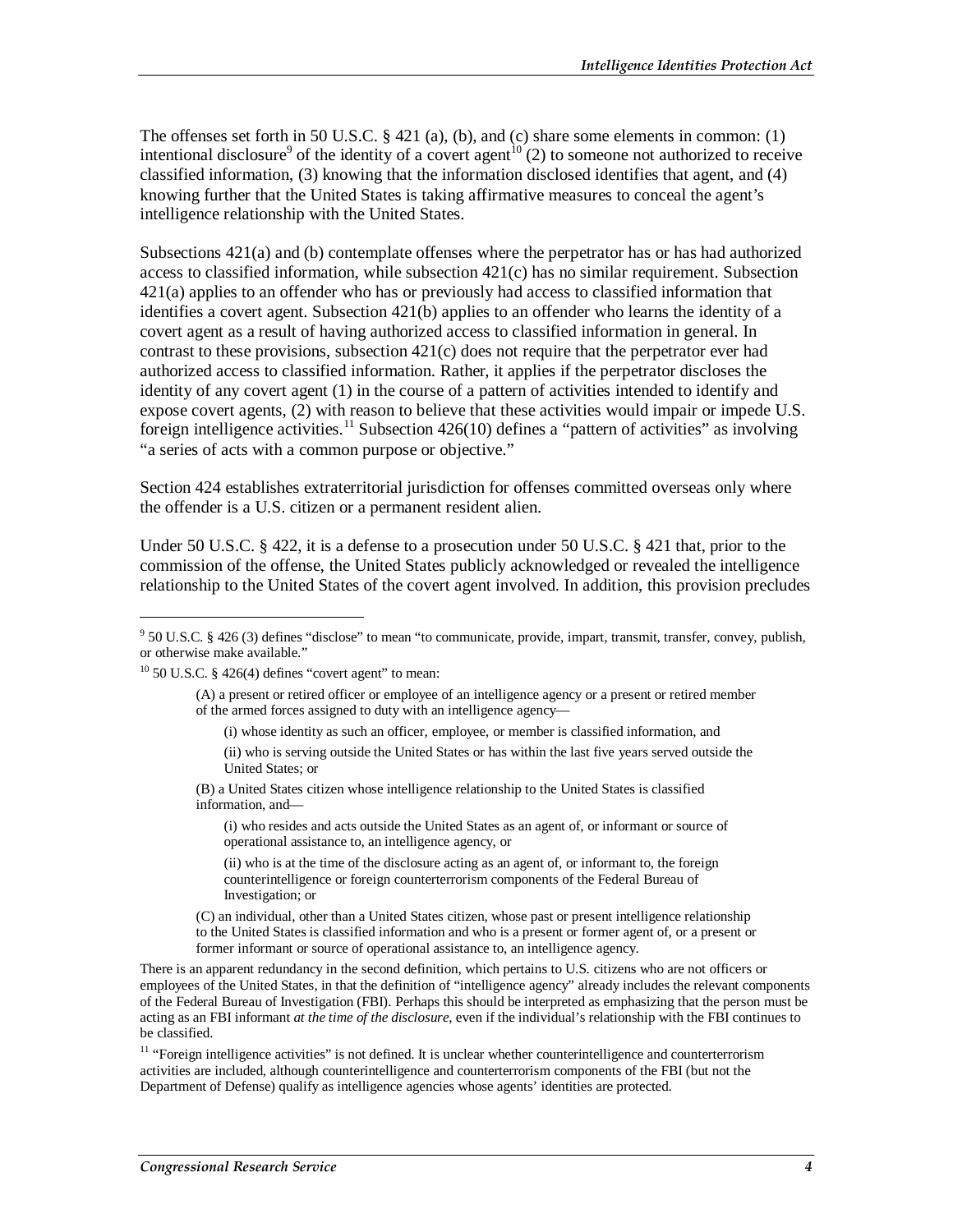prosecution of anyone other than the person who made the disclosure of the identity of a covert agent for a § 421 offense on the grounds of misprision of felony, aiding and abetting, or conspiracy, unless the elements of subsection 421(c) are satisfied. This would appear to preclude the prosecution of a recipient of covered information, whether solicited or not, who publishes the information but has not engaged in a prohibited "pattern of activities" intended to disclose the names of covert agents. It is not an offense for a person to transmit information directly to either the House or Senate intelligence committees, nor for a covert agent to disclose his or her own identity. Under § 425, the act is not to be construed to permit the withholding of information from Congress or a committee of the House or Senate.

### **First Amendment Implications**

During Congress's consideration of the measure, much attention was focused on subsection 421(c) and the First Amendment implications if it were employed to prosecute a journalist or anyone else who might publish the identities of covert agents learned from public sources or through other lawful activity.12 The Senate Judiciary and the Conference Committee addressed these concerns at length. Both concluded that the language of the measure would pass constitutional muster.<sup>13</sup> The Conference Committee characterized the goal of the provision as follows:

The record indicates that the harm this bill seeks to prevent is most likely to result from disclosure of covert agents' identities in such a course designed, first, to make an effort at identifying covert agents and, second, to expose such agents publicly. The gratuitous listing of agents' names in certain publications goes far beyond information that might contribute to informed public debate on foreign policy or foreign intelligence activities. That effort to identify U.S. intelligence officers and agents in countries throughout the world and to expose their identities repeatedly ... serves no legitimate purpose. It does not alert to abuses; it does not further civil liberties; it does not enlighten public debate; and it does not contribute one iota to the goal of an educated and informed electorate. Instead, it reflects a total disregard for the consequences that may jeopardize the lives and safety of individuals and damage the ability of the United States to safeguard the national defense and conduct an effective foreign policy....

The standard adopted in section  $[421(c)]$  applies criminal penalties only in very limited circumstances to deter those who make it their business to ferret out and publish the identities of agents. At the same time, it does not affect the First Amendment rights of those who disclose the identities of agents as an integral part of another enterprise such as news media reporting of intelligence failures or abuses, academic studies of U.S. government policies and programs, or a private organization's enforcement of its internal rules.<sup>14</sup>

The Conference Committee distinguished between the main purpose of a person engaged in "the business of 'naming names,'" whose intent is to identify and expose covert agents, and side effects of one's conduct that one "anticipates but allows to occur." "Those who republish previous disclosures and critics of U.S. intelligence would all stand beyond the reach of the law if they did

<sup>12</sup> H. Conf. Rep. 97-580, at 6-8; *reprinted in* 1982 U.S.C.C.A.N., at 170-72.

<sup>13</sup> S.Rept. 97-201, at 14-18; *reprinted in* 1982 U.S.C.C.A.N., at 158-62; H. Conf. Rep. 97-580, at 7-10; *reprinted in* 1982 U.S.C.C.A.N*.*, at 171-75.

<sup>14</sup> H. Conf. Rep. 97-580, at 7-8; *reprinted in* 1982 U.S.C.C.A.N., at 171-72.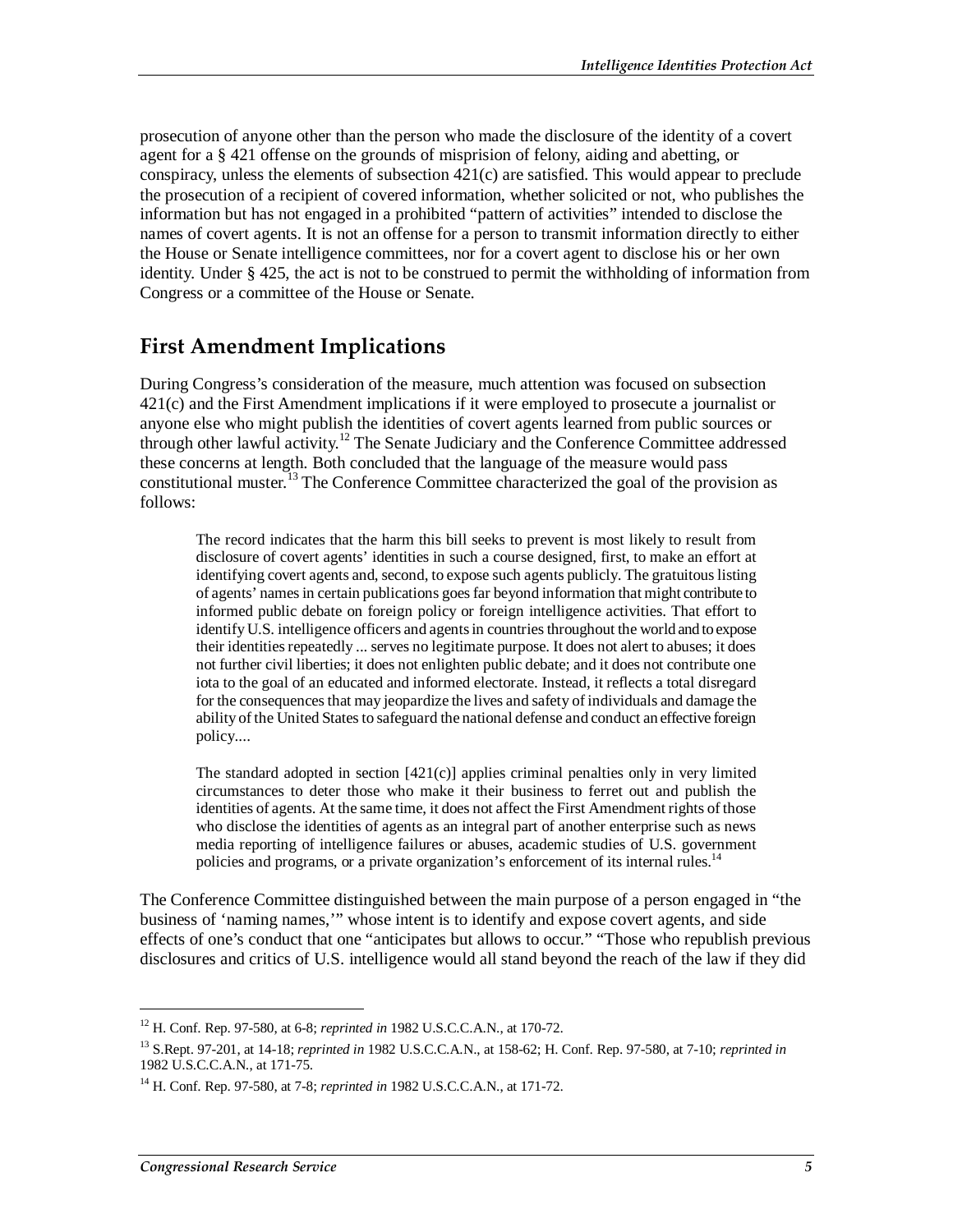not engage in a pattern of activities intended to identify and expose covert agents."<sup>15</sup> Despite these assurances, some commentators have questioned the constitutional sufficiency of subsection 421(c) on First Amendment grounds, finding it overbroad, and questioning the absence of a specific intent requirement instead of the "reason to believe" standard.<sup>16</sup> The courts have yet to consider the issue.

## **Reporting Requirements**

Section 423 requires the President, after receiving information from the Director of Intelligence, to report to the House and Senate intelligence committees annually on measures to protect covert agents, and other relevant information. Such reports are exempt from any publication or disclosure requirement.

## **Relevant Cases**

To date, there have been no reported cases interpreting the statute, but it did result in one conviction in 1985 pursuant to a guilty plea.<sup>17</sup> Sharon Scranage, a former CIA clerk, pleaded guilty for providing classified information regarding U.S. intelligence operations in Ghana to a Ghanaian agent with whom she was romantically involved.<sup>18</sup> She was initially sentenced to five years in prison, but a federal judge reduced her sentence to two years in light of the relatively lenient treatment received by the Ghanaian agent, who was sentenced to 20 years after pleading no contest to espionage but was soon thereafter returned to Ghana as part of a spy exchange.<sup>19</sup>

Other spies whose crimes are known to have resulted in the deaths of covert agents were charged with more serious offenses under the Espionage Act, 18 U.S.C. § 794, but not under the Intelligence Identities Protection Act. Aldrich Ames, whose activities resulted in the executions of 10 Soviet sources to the FBI and CIA,<sup>20</sup> pleaded guilty to espionage and was sentenced to life imprisonment. Robert Hanssen, whose work as an FBI "mole" for the Soviet and later Russian security services resulted in the deaths of at least three covert agents, $^{21}$  pleaded guilty in 2001 to multiple counts of espionage and likewise received a life sentence.

In 2003, the Department of Justice opened an investigation to determine whether a violation of the Intelligence Identities Protection Act had occurred after syndicated columnist Robert Novak

<sup>15</sup> H. Conf. Rep. 97-580, at 9-10; *reprinted in* 1982 U.S.C.C.A.N*.*, at 173-74.

<sup>&</sup>lt;sup>16</sup> See Note: The Constitutionality of the Intelligence Identities Protection Act, 83 COLUM. L. REV. 727 (1983); Note: *The Intelligence Identities Protection Act of 1982: An Assessment of the Constitutionality of Section 601(c)*, 49 BROOKLYN L. REV. 479 (1983).

<sup>17</sup> *See* Richard B. Schmitt, *Rare Statute Figures in Rove Case*, LA TIMES, July 15, 2005, at A15 (reporting 1985 conviction of Sharon Scranage, a clerk for the CIA in Ghana, for disclosing identities of covert agents).

<sup>18</sup> Stephen Engelberg, *C.I.A. Clerk and Ghanaian Charged in Espionage Case*, NY TIMES, July 12, 1985, at A13.

<sup>19</sup> *Spying Sentence Reduced*, NY TIMES, April 11, 1986, at A15.

<sup>&</sup>lt;sup>20</sup> Assessment of the Aldrich H. Ames Espionage Case and Its Implications for U.S. Intelligence, S.Prt. 103-90 at 53 (1994).

<sup>&</sup>lt;sup>21</sup> U.S. Department of Justice, Office of the Inspector General, *Review of the FBI's Performance in Deterring*, *Detecting, and Investigating Espionage Activities of Robert Hanssen* (Unclassified Executive Summary) 9 (2003), *available at* http://files.findlaw.com/docviewer/viewer\_news.html#http://news.findlaw.com/hdocs/docs/hanssen/ hanssen81403rpt.pdf.